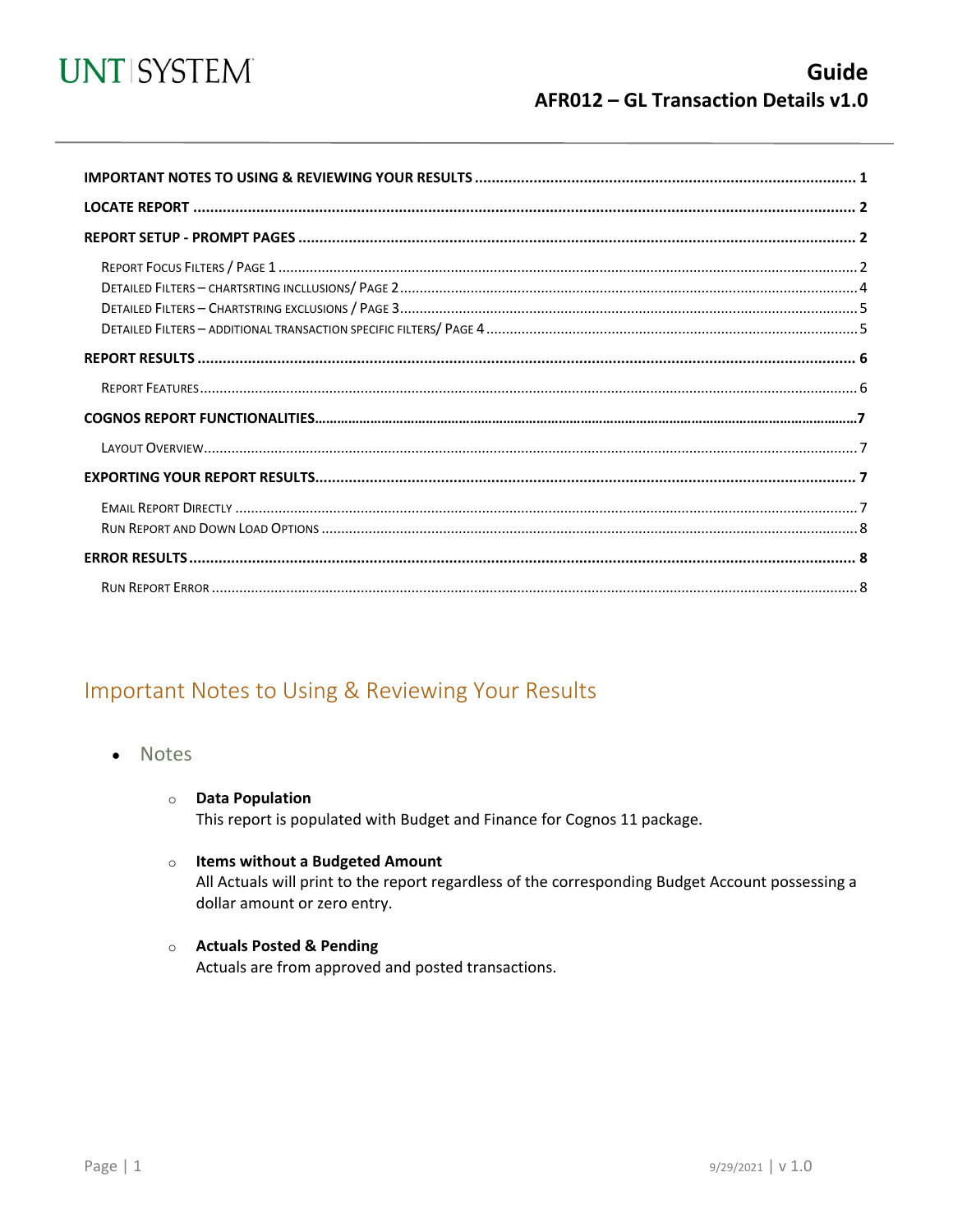### Locate Report

- 1. From the Budget & Planning **[Reporting Page](https://finance.untsystem.edu/reporting)**, locate "AFR012 - [GL Transaction Details"](https://cognospd.admin.unt.edu/bi/?pathRef=.public_folders%2FAFR%2BReports%2FAFR012%2B-%2BGL%2BTransaction%2BDetails) report
- 2. **Login** to IBM Cognos to run the report.

## Report Setup- Prompt Pages

## Report Setup - Prompt Pages

All initial **Landing Pages** for reports on the Cognos System will appear similar in format. You will have a set of filtering choices based on the source's available data.

### REPORT FOCUS FILTERS / PAGE 1

1. Select your parameter choices. (Only the Viewing Selection of Zero Values is required).

| <b>Business Unit</b>     | Default will pull "All Business Units" or you may select one or<br>multiple units by which to filter the report. You can click Select<br>All to select all choices.                                  |
|--------------------------|------------------------------------------------------------------------------------------------------------------------------------------------------------------------------------------------------|
| Fiscal Year              | The budget year automatically fills with the current operating<br>year and you may override if you prefer by typing in the box.                                                                      |
| Quarter(s)               | This will allow data retrieval thru a particular quarter entered.<br>You may select one or multiple quarters by which to filter the<br>report. You can click Select All to select all choices.       |
| <b>Accounting Period</b> | This will allow data retrieval thru a particular period entered.<br>You may select one or multiple account periods by which to filter<br>the report. You can click Select All to select all choices. |
| Account Type             | Default is set to pull all types. You do not need to click "Select"<br>All" to do so. Otherwise, choose to limit the report results by<br>checking the appropriate box.                              |

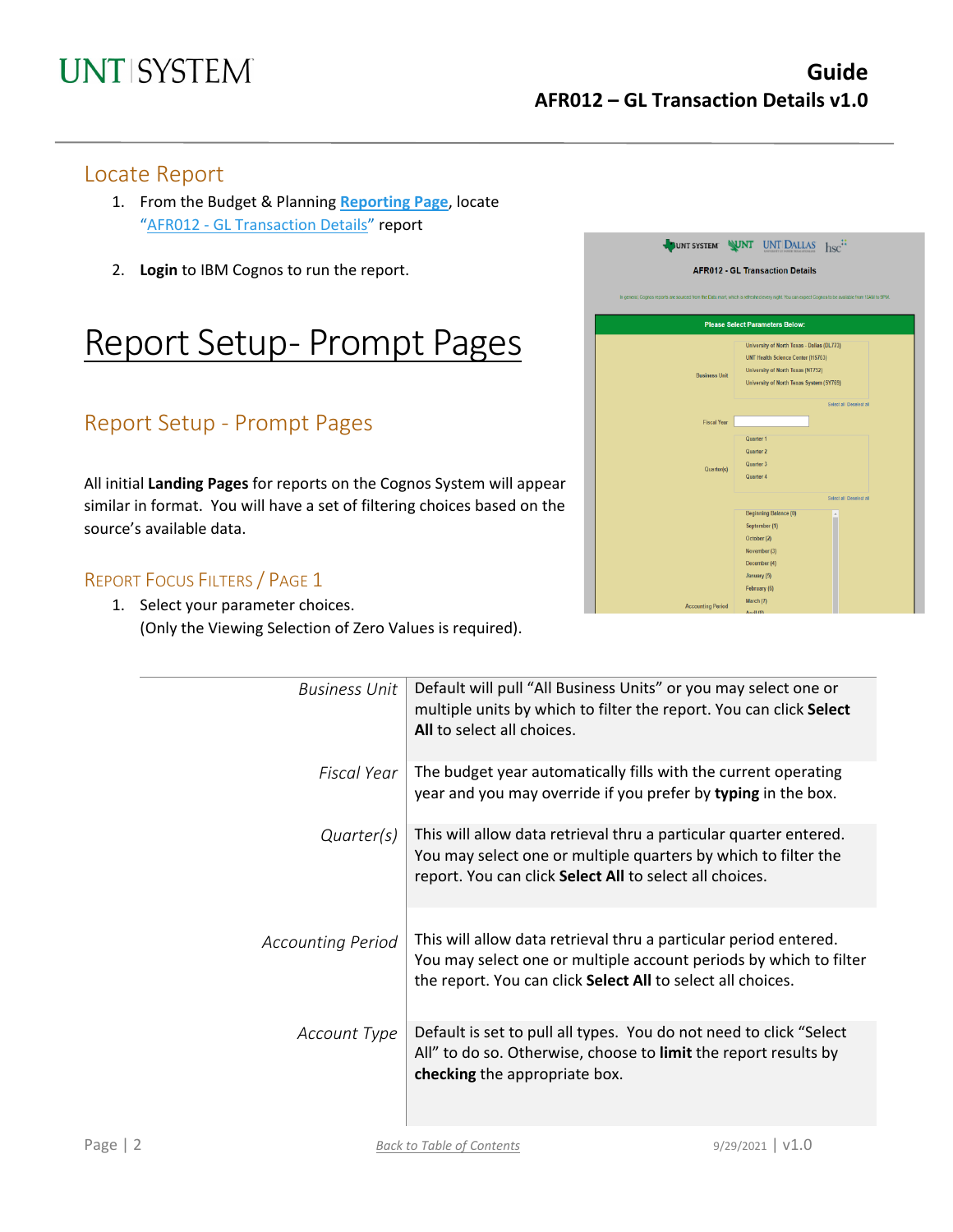## **UNT SYSTEM**

| Account Level_A                           | If you know a particular Fund you would like to filter by, enter<br>here. Insert items you have typed/pasted into the box will move<br>to the Selections Box                                                                                                |
|-------------------------------------------|-------------------------------------------------------------------------------------------------------------------------------------------------------------------------------------------------------------------------------------------------------------|
| Account Level_B                           | If you know a particular Fund you would like to filter by, enter<br>here. Insert items you have typed/pasted into the box will move<br>to the Selections Box                                                                                                |
| Department or Manager                     | You can Search by either the Department or Manager. You may<br>type here and search.<br>Highlight any or all results and click the Insert Button to include<br>as your filter choice here.<br>*Notes: CTRL + Click to choose more than one.                 |
| Project ID/Description or<br>Manager Name | You can Search by either the ProjectID/Description or Manager<br>Name. You may type here and search.<br>Highlight any or all results and click the Insert Button to include<br>as your filter choice here.<br>*Notes: CTRL + Click to choose more than one. |
| Account                                   | If you know a particular Account you would like to filter by, enter<br>here. Insert items you have typed/pasted into the box will move<br>to the Selections Box                                                                                             |
| <b>View Selection</b>                     | The Zero Values Dropdown will limit the view to only displaying<br>items where the net of you above filtered selections equal zero.                                                                                                                         |
|                                           | The Sort Order Dropdown controls the overall view output. This<br>can be changed again once within the report.                                                                                                                                              |
| Account Level B Description               | If you know a particular Account Level B Description you would<br>like to filter by, enter here. Insert items you have typed/pasted<br>into the box will move to the Selections Box                                                                         |
| <b>Function Description</b>               | If you know a particular Function you would like to filter by,<br>enter here.<br>Insert items you have typed/pasted into the box will move to the<br><b>Selections Box</b>                                                                                  |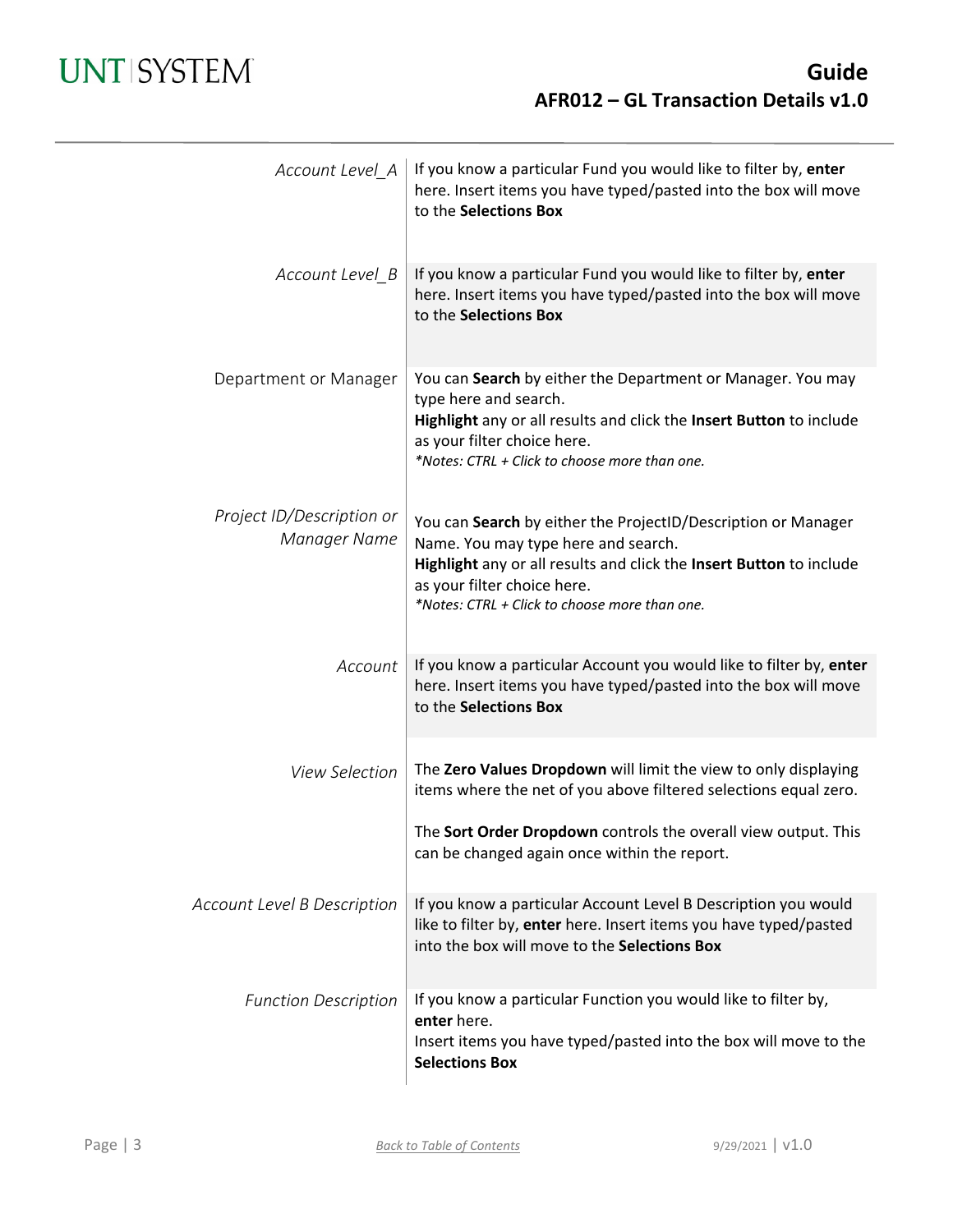2. If you are satisfied with your choices and do not need to engage Detailed Filters, click the **Finish Button.** Otherwise, to run by other FoaPs elements, click the **Next Button.**

### DETAILED FILTERS – CHARTSTRING INCLUSIONS / PAGE 2

3. Select your parameter choices.

*Remember that prompts filter your data. By entering values into the prompts you narrow the result sets. Start off by casting a wide net by only using one prompt. You can always rerun the report with additional prompt to narrow the results as needed.*

| <b>Fund Category</b> | You can either enter a Fund Cat within this box or paste.<br>Several numbers may be entered here but each one must be<br>on its own line to filter correctly. When you are ready, click<br>the Insert Button. All items you have typed/pasted into the<br>box will move to the Selections Box.                |
|----------------------|---------------------------------------------------------------------------------------------------------------------------------------------------------------------------------------------------------------------------------------------------------------------------------------------------------------|
| Fund                 | If you know a particular Fund you would like to filter by,<br>enter here. When you are ready, click the Insert Button. All<br>items you have typed/pasted into the box will move to the<br><b>Selections Box.</b>                                                                                             |
| Function             | If you know a particular Function you would like to filter by,<br>enter here. When you are ready, click the Insert Button. All<br>items you have typed/pasted into the box will move to the<br><b>Selections Box.</b>                                                                                         |
| Department           | If you chose Department(s) on the first page, they will<br>automatically appear here. You can type or paste multiple<br>choices additionally within the Right Box to insert additional<br>or from a list. When you are ready be sure to click the Insert<br>Button to add your entries to the Selections Box. |
| Account              | If you know a particular Account you would like to filter by,<br>enter here. When you are ready, click the Insert Button. All<br>items you have typed/pasted into the box will move to the<br><b>Selections Box.</b>                                                                                          |
| Project              | If you chose Project(s) on the first page, they will<br>automatically appear here. You can type or paste multiple<br>choices additionally within the Right Box to insert additional<br>or from a list. When you are ready be sure to click the Insert<br>Button to add your entries to the Selections Box.    |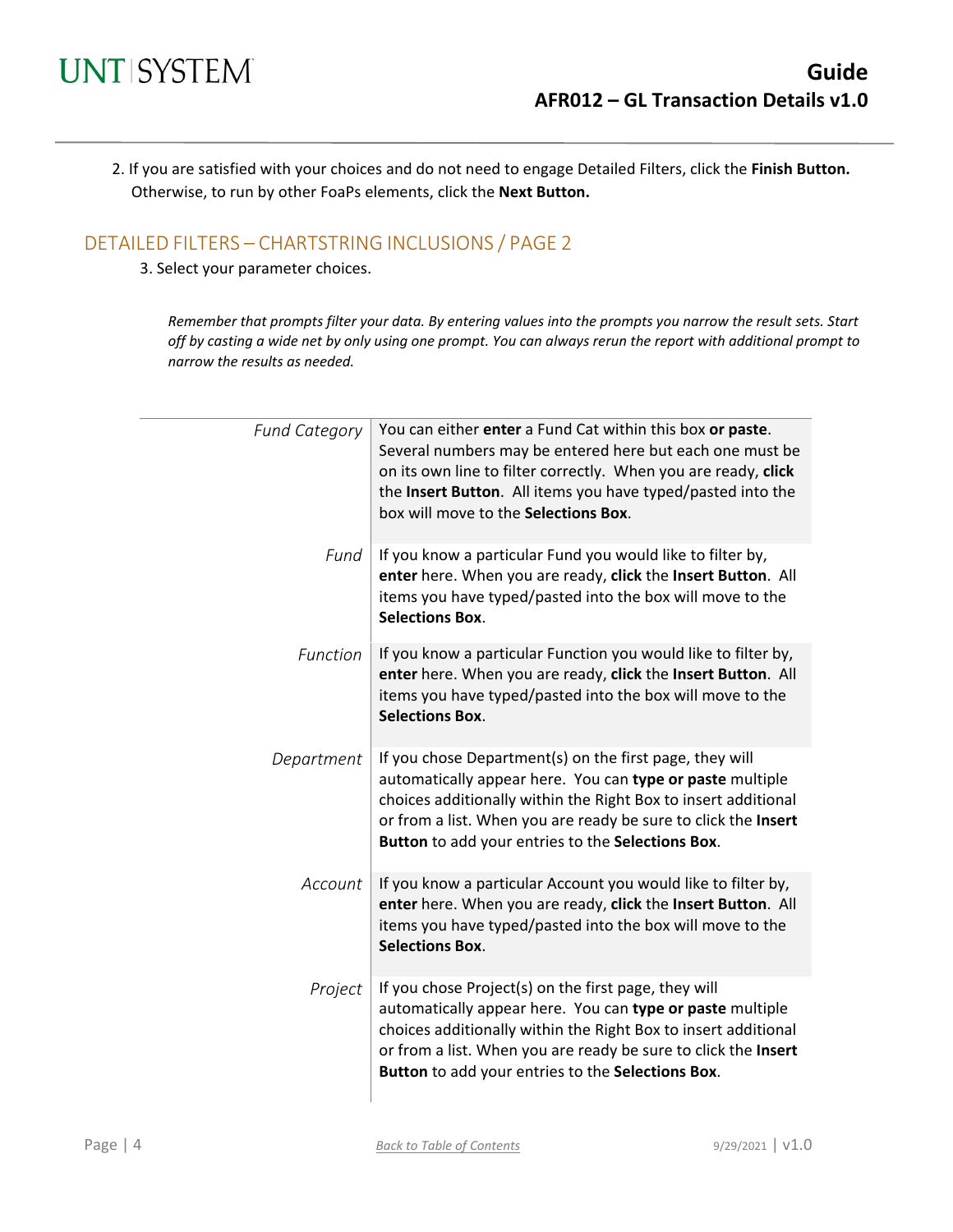| PC Business Unit | Available PCBUs are displayed in the dropdown. If you know<br>a particular PC Business Unit you would like to filter by,<br>select it here. If using a PCBU, only one may be filtered for<br>at a time                  |
|------------------|-------------------------------------------------------------------------------------------------------------------------------------------------------------------------------------------------------------------------|
| Activity         | I If you know a particular Activity you would like to filter by,<br>enter here. When you are ready, click the Insert Button. All<br>items you have typed/pasted into the box will move to the<br><b>Selections Box.</b> |
| Program          | If you know a particular Program you would like to filter by,<br>enter here. When you are ready, click the Insert Button. All<br>items you have typed/pasted into the box will move to the<br><b>Selections Box.</b>    |
| Purpose          | If you know a particular Purpose you would like to filter by,<br>enter here. When you are ready, click the Insert Button. All<br>items you have typed/pasted into the box will move to the<br><b>Selections Box.</b>    |
| Site             | If you know a particular Site you would like to filter by, enter<br>here. When you are ready, click the Insert Button. All items<br>you have typed/pasted into the box will move to the<br><b>Selections Box.</b>       |

4. If you are satisfied with your choices and do not need to engage FOAPs exclusion Filters, click the **Finish Button**. Otherwise, to run by excluding particular FoaPs elements, click the **Next Button**.

#### DETAILED FILTERS – CHARTSTRING EXCLUSIONS / PAGE 3

5. Select your parameter choices.

*Remember that prompts filter your data. By entering values into the prompts you narrow the result sets. Start off by casting a wide net by only using one prompt. You can always rerun the report with additional prompt to narrow the results as needed.*

| Et $al$ The strings listed here mirror the Inclusions descriptions |
|--------------------------------------------------------------------|
| listed for the previous page.                                      |

6. When you are satisfied with your choices, **click** the **Finish Button** to run the report. *\*If you need to make changes or want to check your filters, you can click the Back Button at any time to review and click the Finish Button from any point without having to re-enter your information.*

## Detailed Filters – Additional Transaction Specific Filters / Page 4

*7.* Select your parameter choices.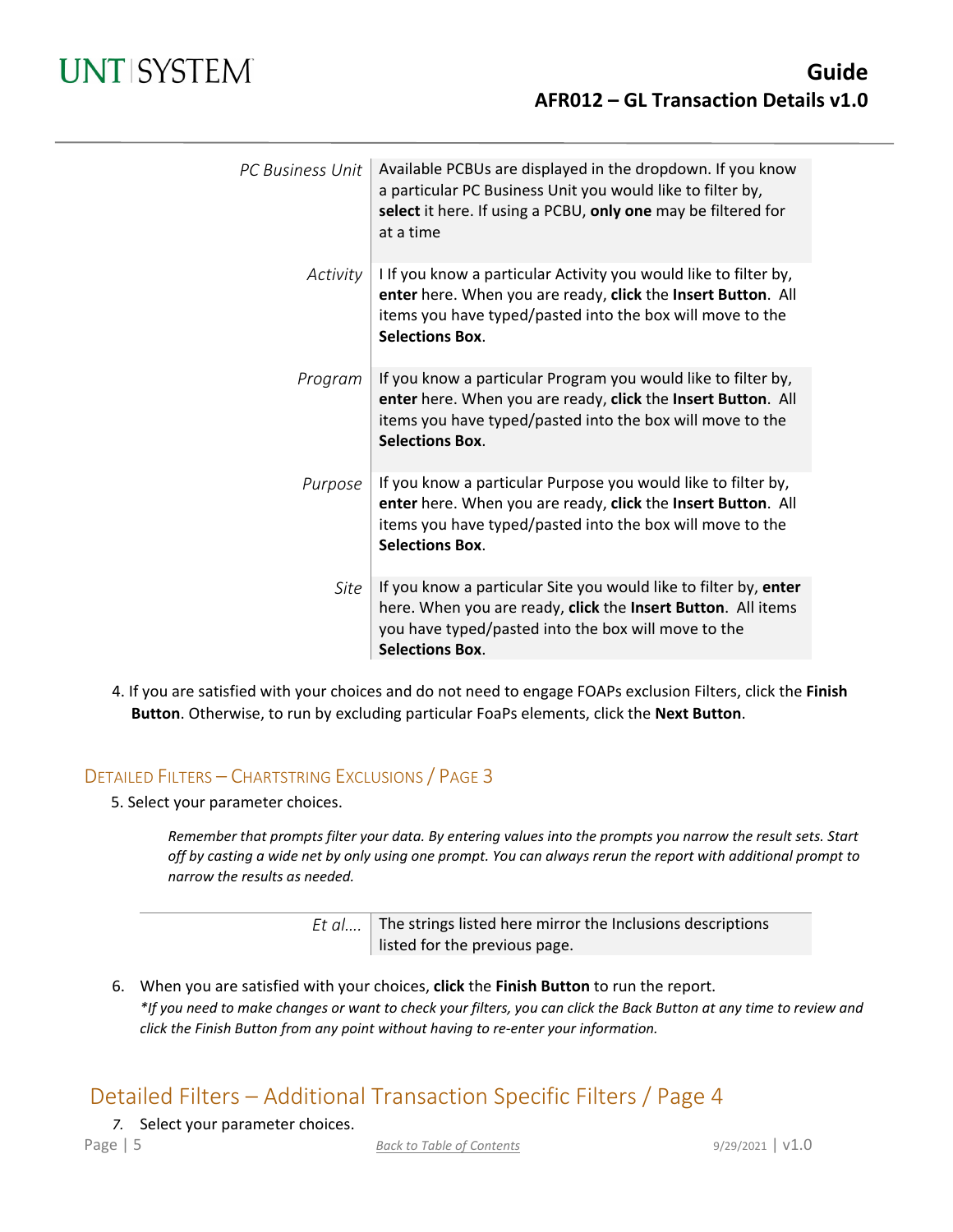## **UNT SYSTEM**

*Remember that prompts filter your data. By entering values into the prompts you narrow the result sets. Start off by casting a wide net by only using one prompt. You can always rerun the report with additional prompt to narrow the results as needed*

| Journal ID                            | If you know a particular Journal ID you would like to filter<br>by, enter here.               |
|---------------------------------------|-----------------------------------------------------------------------------------------------|
| Journal Description                   | If you know a particular Journal Description you would like<br>to filter by, enter here.      |
| Journal Line Reference                | If you know a particular Journal Line Reference you would<br>like to filter by, enter here.   |
| Journal Line Description              | If you know a particular Journal Line Description you<br>would like to filter by, enter here. |
| Source System                         | If you know a particular Source System, select one using<br>the drop-down menu                |
| Amount Passed (Informational<br>Onlv) | If you know a particular Amount Passed you would like to<br>filter by, enter here.            |

8. If you are satisfied with your choices and do not need to engage Detailed Filters, click the Finish Button

# Report Results

## Report Results

|         |     | ACCOUNT TYPE L2 FUND CATEGORY FUND CATEGORY DESC FUND FUND DESC FUNCTION |        |                                 |     | FUNCTION DESC DEPARTMENT DEPT DESC PROJECT |        |                                      |                |                                  |              |     |  |  |  | PROJECT DESC PC BUSINESS UNIT ACTIVITY PROGRAM PROGRAM DESC PURPOSE PURPOSE DESC SITE SITE DESC MONETARY AMOUNT |
|---------|-----|--------------------------------------------------------------------------|--------|---------------------------------|-----|--------------------------------------------|--------|--------------------------------------|----------------|----------------------------------|--------------|-----|--|--|--|-----------------------------------------------------------------------------------------------------------------|
| Expense | 400 | Sponsored Restricted-<br>Projects                                        | 195001 | State Of Tx<br><b>Direct</b>    | 110 | Instruction-<br>Sponsored                  | 300220 | Ctr<br>f/Diversity &<br>Intn'l Progs | RS00014        | CPRIT Vish<br>02/22              | HGRCT        | 101 |  |  |  | $-5.490$                                                                                                        |
| Expense | 400 | Sponsored Restricted-<br>Projects                                        | 190000 | Federal<br><b>Direct</b>        | 110 | Instruction-<br>Sponsored                  | 300220 | Ctr<br>f/Diversity &<br>Intn'l Progs | <b>RF00007</b> | NHLBI Ranjan<br>04/22 NCE        | <b>HGRCT</b> | 101 |  |  |  | 5,850                                                                                                           |
| Expense | 400 | Sponsored Restricted-<br>Projects                                        |        | 190000 Federal<br><b>Direct</b> | 110 | Instruction-<br>Sponsored                  | 300220 | Ctr<br>f/Diversity &<br>Intn'l Progs | <b>RF00007</b> | <b>NHLBI Ranjan</b><br>04/22 NCE | <b>HGRCT</b> | 101 |  |  |  | 7,000                                                                                                           |
| Expense | 400 | Sponsored Restricted-<br>Projects                                        | 195001 | State Of Tx<br><b>Direct</b>    | 110 | Instruction-<br>Sponsored                  | 300220 | Ctr<br>f/Diversity &<br>Intn'l Progs | RS00014        | CPRIT Vish<br>02/22              | HGRCT        | 101 |  |  |  | $-3.500$                                                                                                        |
| Expense | 400 | Sponsored Restricted-<br>Projects                                        | 195001 | State Of Tx<br><b>Direct</b>    | 110 | Instruction-<br>Sponsored                  | 300220 | Ctr<br>f/Diversity &<br>Intn'l Progs | <b>RS00014</b> | CPRIT Vish<br>02/22              | <b>HGRCT</b> | 101 |  |  |  | $-1,400$                                                                                                        |
| Expense | 400 | Sponsored Restricted-<br>Projects                                        | 195001 | State Of Tx<br><b>Direct</b>    | 110 | Instruction-<br>Sponsored                  | 300220 | Ctr<br>f/Diversity &<br>Intn'l Progs | RS00014        | <b>CPRIT Vish</b><br>02/22       | <b>HGRCT</b> | 101 |  |  |  | $-10$                                                                                                           |
|         |     |                                                                          |        |                                 |     |                                            |        |                                      |                |                                  |              |     |  |  |  | \$2,450.00                                                                                                      |
|         |     |                                                                          |        |                                 |     |                                            |        |                                      |                |                                  |              |     |  |  |  |                                                                                                                 |

#### REPORT FEATURES

• The results show all the related details to a transaction made on the GL. The data will then sum up all the monetary amounts of those transactions and give a grand total.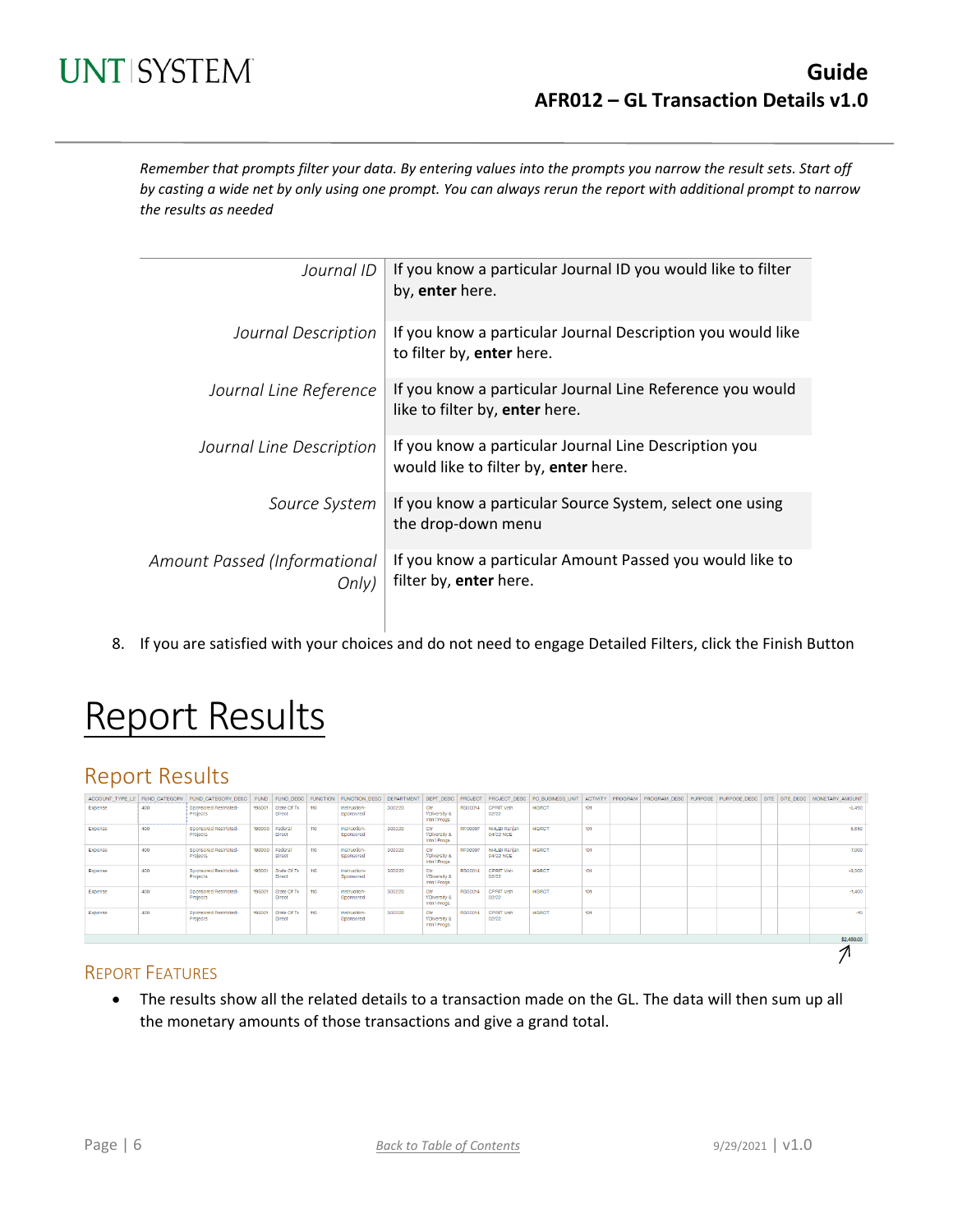# Cognos Report Functionalities

#### LAYOUT OVERVIEW

- Report results are typically displayed in an interactive HTML on screen style.
- Based on your selections, if any, the report will only display results that match your initial filtering choices.
- Reports on screen may combine the Level Number result with the Description for that level in one single column. *(Report results exported to XLS will break these out, see Run Report and Down Load section below.)*
- If there is an error in your request or no results can be produced, you get a return message showing the parameters you chose that produced these results. *(See th[e Error Results section](#page-7-0) below for more information or to troubleshoot.)*

|              | C9000 - Suspense<br>and Clearing | D9100 - Expense<br>Clearing | 91003 - Undistributed P-<br>Card Exp                                                    |               | 649.25<br>649.25            |
|--------------|----------------------------------|-----------------------------|-----------------------------------------------------------------------------------------|---------------|-----------------------------|
|              |                                  |                             | 91005 - Undistributed<br>Trav CC Exp                                                    |               | 0.00<br>0.00                |
|              |                                  |                             | Total                                                                                   |               | 649.25<br>649.25            |
|              |                                  | Total                       |                                                                                         |               | 649.25<br>649.25            |
|              | Total                            |                             |                                                                                         | 34,170,371.53 | 34,170,371.53               |
| Total        |                                  |                             |                                                                                         |               | $\Omega$<br>$\underline{0}$ |
| Sep 29, 2021 |                                  |                             | 12:03:59 PM<br>1                                                                        |               |                             |
|              |                                  |                             |                                                                                         |               |                             |
|              | <b>Report - Total</b>            |                             |                                                                                         |               |                             |
|              |                                  |                             | $\overline{\uparrow}$ Top $\uparrow$ Page up $\downarrow$ Page down $\downarrow$ Bottom |               |                             |
|              |                                  |                             |                                                                                         |               |                             |

- Use the **"Page Down" Link** at the bottom left to see additional pages (if any).
- Use the **"Bottom" Link** to skip to the last page of **Applied Parameters** where you can review what your filtering choices were on the initial **Prompt Page** selections. Use the **"Top" Link** then to return to your first page.

# Exporting Your Report Results

## Exporting Your Report Results

In the upper left hand or right hand of the toolbar on your screen, you will see options to run report and view your results.

#### EMAIL REPORT DIRECTLY

Click the **"Share"** symbol dropdown (next to the bell) on the upper right hand of the toolbar on your screen to select **"Email".** Fill in the desired email address, any additional information, and your onscreen results will be emailed from within the Cognos program.

|                    |  | 9 | $\left  \mathbf{?} \right $ |
|--------------------|--|---|-----------------------------|
| Share              |  |   |                             |
| Send<br>Link       |  |   |                             |
| Select a platform: |  |   |                             |
| Email              |  |   |                             |